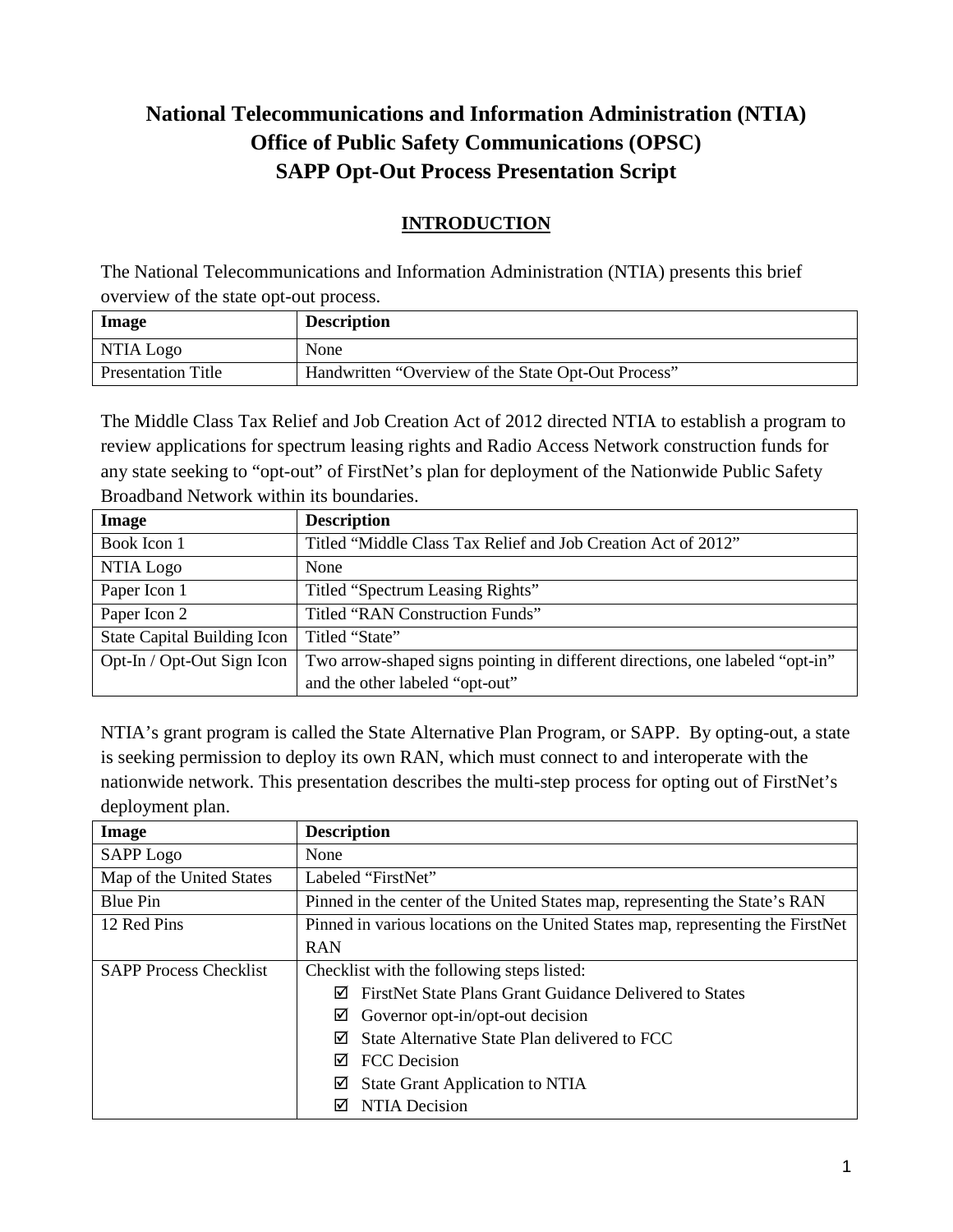| Image | <b>Description</b>                       |
|-------|------------------------------------------|
|       | $\boxtimes$ SCLA Execution with FirstNet |
|       | $\boxtimes$ Construction                 |

#### **Step One: DAY ONE**

The state decision-making clock starts when FirstNet provides its State Plans to the Governors of each state or territory. In support of state decision-making for opt-in/opt-out, NTIA will also release grant guidance.

| Image                       | <b>Description</b>                |
|-----------------------------|-----------------------------------|
| <b>Section Title</b>        | Handwritten "Step 1: Day One"     |
| Book Icon 2                 | Titled "FirstNet State Plan"      |
| State Capital Building Icon | Titled "State"                    |
| Book Icon 3                 | Titled "NTIA SAPP Grant Guidance" |

#### **Step 2: DAY 90**

The Governor has 90 days to make an opt-in/opt-out decision using the information provided by FirstNet, NTIA, and the state's own consultation process.

| Image                | <b>Description</b>                                             |
|----------------------|----------------------------------------------------------------|
| <b>Section Title</b> | Handwritten "Step 2: Day 90"                                   |
| State's Consultation | Laptop computer, spiral notebook, police car, flame, ambulance |
| Process              |                                                                |

If the state opts-in it is electing to have FirstNet construct and operate the state RAN according to its Plan.

| <b>Image</b>          | <b>Description</b>                                |
|-----------------------|---------------------------------------------------|
| <b>Section Title</b>  | Handwritten "Opt-In FirstNet Begins Construction" |
| Map with radio towers | Blinking transmitting radio signals               |

#### **Step 3: DAY 270**

If a state opts-out, however, the state will have 180 days to complete a Request for Proposal. Further, the state must submit an alternative plan for deployment and operation of its RAN to the FCC. The FCC will approve this plan if it determines: that the plan complies with technical interoperability requirements under the FCC's Interoperability Board; and that the state RAN can interoperate with the nationwide network.

| Image                | <b>Description</b>                                              |
|----------------------|-----------------------------------------------------------------|
| <b>Section Title</b> | Handwritten "Step 3: 180 days (Day 270)"                        |
| Paper Icon 3         | Titled "Request for Proposals" and surrounded by falling papers |
| Book Icon 4          | Titled "Alternative State Plan"                                 |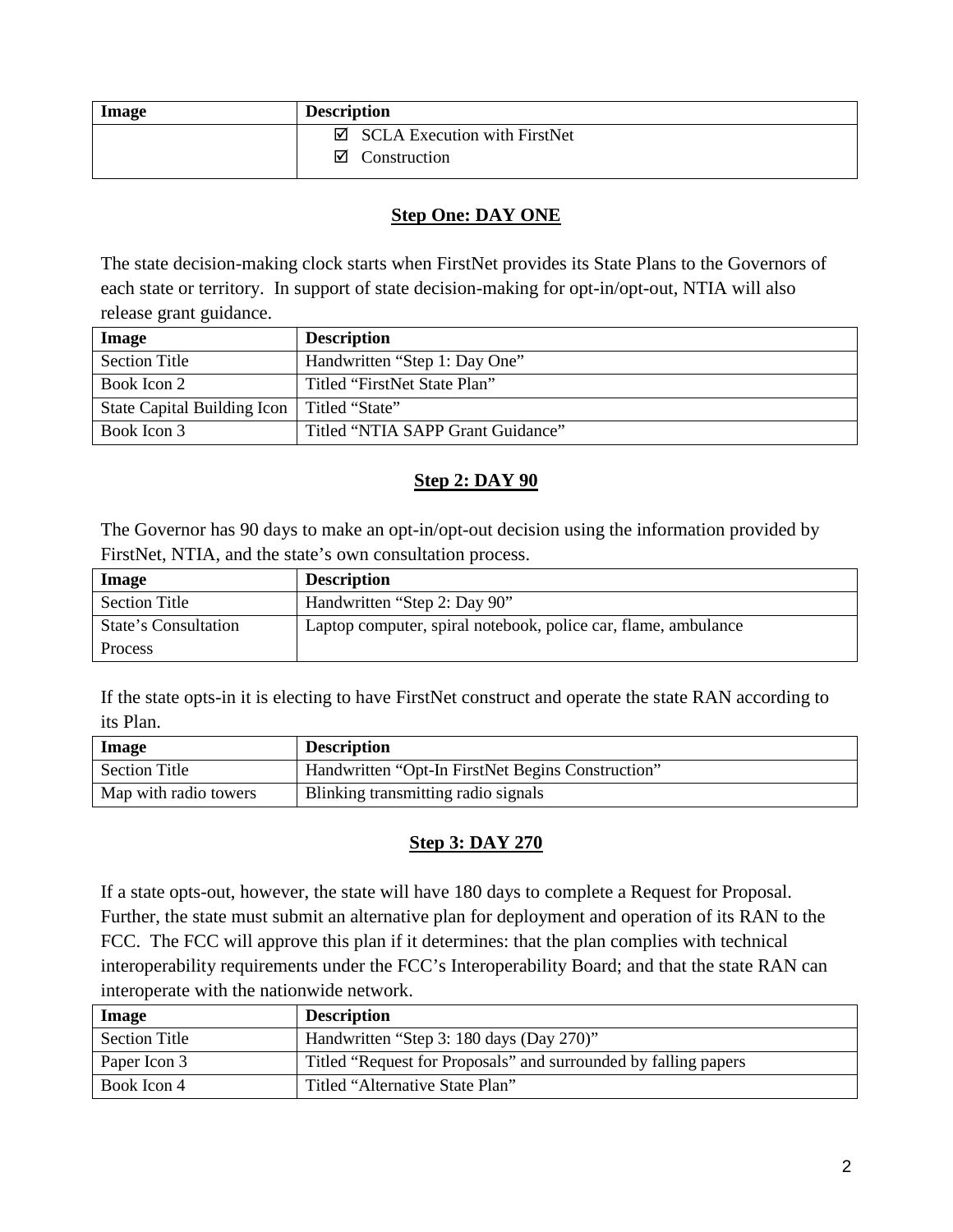## **Step 4: FCC REVIEW**

Upon completion of its interoperability review, the FCC will approve or disapprove the state's alternative RAN plan. If the FCC does not approve that plan, the Act directs that the deployment of the state's RAN will revert to the plan proposed by FirstNet.

| Image                | <b>Description</b>                                                                                      |
|----------------------|---------------------------------------------------------------------------------------------------------|
| <b>Section Title</b> | Handwritten "Step 4: FCC Review"                                                                        |
| FCC Logo             | None                                                                                                    |
| Handwritten Words    | Handwritten "Technical interoperability requirements"                                                   |
| Handwritten Words    | Handwritten "State RAN interoperates with the nationwide network"                                       |
| Red Stoplight        | Stoplight with the red light illuminated, labeled "Disapproval: Revert to plan<br>proposed by FirstNet" |
| Radio towers         | Blinking transmitting radio signals                                                                     |
|                      |                                                                                                         |

## **Step 5: +90 DAYS**

If the FCC approves a state's alternative RAN plan, that state must apply within 90 days to NTIA for the right to enter into a spectrum lease with FirstNet and for optional RAN Construction Funds.

| Image                | <b>Description</b>                                                 |
|----------------------|--------------------------------------------------------------------|
| <b>Section Title</b> | Handwritten "Step 5: +90 Days (Post FCC Approval)"                 |
| Green Stoplight      | Stoplight with the green light illuminated, labeled "FCC Approves" |
| NTIA logo            | None                                                               |
| Paper Icon 1         | Titled "Spectrum Lease"                                            |
| Paper Icon 2         | Titled "RAN Construction Funds"                                    |

## **Step 6: NTIA REVIEW**

NTIA will review applications to assess whether a state has met the demonstration criteria set out by the Act. NTIA's review evaluates: the technical capability of the state and the sufficiency of its funding to support the network, its ability to maintain ongoing interoperability with the nationwide network; its ability to construct its RAN within timelines comparable to FirstNet's proposed plan; the cost effectiveness of the state's alternative RAN plan; and whether its plan provides security, coverage, and quality of service comparable to that in FirstNet's proposed plan.

If the state is also applying for RAN construction funds, NTIA will conduct additional reviews related to project scope and project budget.

If NTIA disapproves the state's application, the state will need to enter into discussions with FirstNet regarding how and when the RAN will be built in that state, since the Act does not specify that FirstNet must build that state's RAN as initially proposed.

| Image                         | <b>Description</b>                                                      |
|-------------------------------|-------------------------------------------------------------------------|
| <b>Section Title</b>          | Handwritten "Step 6: NTIA Review"                                       |
| <b>Demonstration Criteria</b> | Handwritten "Demonstration Criteria" "Technical Capability" "Funding to |